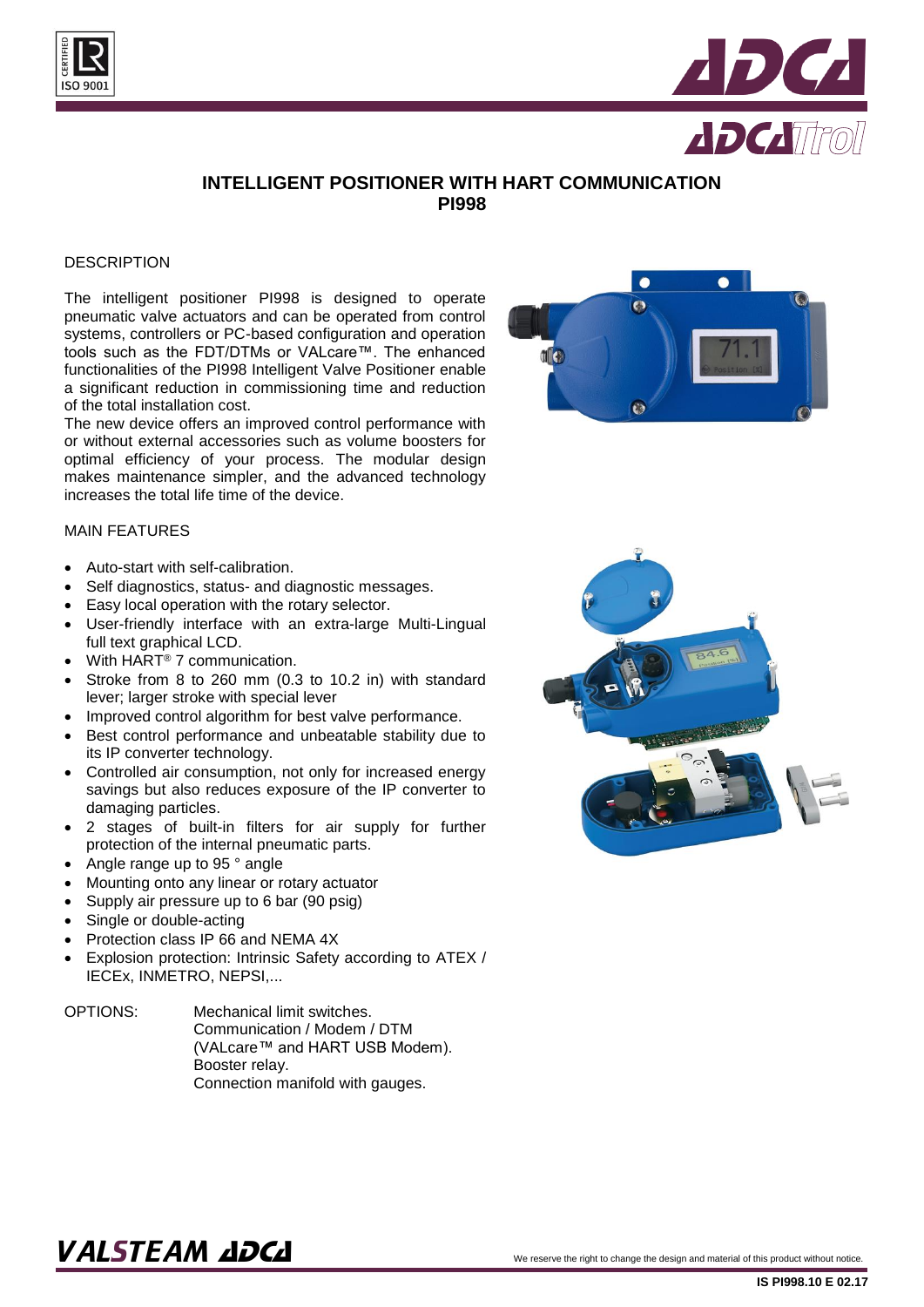





### **DIMENSIONS** (**mm and inches)**





| <b>TECHNICAL DATA</b>                             |                                                                                                                                                                                                                                                                                                                 |  |
|---------------------------------------------------|-----------------------------------------------------------------------------------------------------------------------------------------------------------------------------------------------------------------------------------------------------------------------------------------------------------------|--|
| <b>INPUT SIGNAL</b>                               |                                                                                                                                                                                                                                                                                                                 |  |
| Input signal range                                | 420 mA. Two wire system                                                                                                                                                                                                                                                                                         |  |
| Operating range                                   | 3.6 to 21.5 mA                                                                                                                                                                                                                                                                                                  |  |
| Input signal voltage limits                       | DC 1236 V (unloaded)                                                                                                                                                                                                                                                                                            |  |
| Load                                              | 420 Ohms, 8.4 V at 20 mA                                                                                                                                                                                                                                                                                        |  |
| Input impedance                                   | $Z=320$ Ohms for ac voltage 0.5 to 10kHz with $<$ 3 dB non-linearity                                                                                                                                                                                                                                            |  |
| Communication                                     | HART <sup>®</sup> 7                                                                                                                                                                                                                                                                                             |  |
| <b>AIR SUPPLY</b>                                 |                                                                                                                                                                                                                                                                                                                 |  |
| Supply air pressure                               | 1.4 to 6 bar (20 to 87 psig)                                                                                                                                                                                                                                                                                    |  |
| Output to actuator                                | 0 to ~100% of the air supply pressure (up to 5.5 bar at 6 bar air supply pressure)                                                                                                                                                                                                                              |  |
| Air supply <sup>1)</sup>                          | According to ISO 8573-1: Solid particle size and density class 2; Oil rate class 3                                                                                                                                                                                                                              |  |
| <b>PNEUMATIC PERFORMANCE - AIR FLOW</b>           |                                                                                                                                                                                                                                                                                                                 |  |
| Single acting                                     | To pressurize actuator:<br>B0S: 4 Nm3/h at 1.4 bar; 7 Nm3/h at 3 bar; 14 Nm3/h at 6 bar<br>To vent actuator:<br>B0S: 2.7 Nm3/h at 1.4 bar; 5 Nm3/h at 3 bar; 10 Nm3/h at 6 bar                                                                                                                                  |  |
| Double acting                                     | To pressurize actuator:<br>C0S: 3.5 Nm3/h at 1.4 bar; 5 Nm3/h at 3 bar; 10 Nm3/h at 6 bar<br>To vent actuator:<br>C0S: 2.5 Nm3/h at 1.4 bar; 3.75 Nm3/h at 3 bar; 7.5 Nm3/h at 6 bar                                                                                                                            |  |
| <b>PNEUMATIC PERFORMANCE - AIR CONSUMPTION 2)</b> |                                                                                                                                                                                                                                                                                                                 |  |
| Single acting                                     | For 0% of input signal:<br>B0S: <0.1 Nm3/h at 1.4 bar; <0.1 Nm3/h at 3 bar; <0.1 Nm3/h at 6 bar<br>For 100% of input signal:<br>B0S: 0.175 Nm3/h at 1.4 bar; 0.250 Nm3/h at 3 bar; 0.400 Nm3/h at 6 bar                                                                                                         |  |
| Double acting                                     | For 0% of input signal:<br>C0S: <0.1 Nm3/h at 1.4 bar; <0.1 Nm3/h at 3 bar; <0.1 Nm3/h at 6 bar<br>For 50% of input signal:<br>C0S: <0.215 Nm3/h at 1.4 bar; 0.335 Nm3/h at 3 bar; 0.570 Nm3/h at 6 bar<br>For 100% of input signal:<br>C0S: 0.175 Nm3/h at 1.4 bar; 0.250 Nm3/h at 3 bar; 0.400 Nm3/h at 6 bar |  |
| <b>TRAVEL RANGE</b>                               |                                                                                                                                                                                                                                                                                                                 |  |
| Stroke range                                      | 8 to 260 mm (with standard feedback levers; special levers on request)                                                                                                                                                                                                                                          |  |
| Rotation angle range                              | Up to 95° angle without mechanical stop                                                                                                                                                                                                                                                                         |  |

## VALSTEAM ADCA We reserve the right to change the design and material of this product without notice.